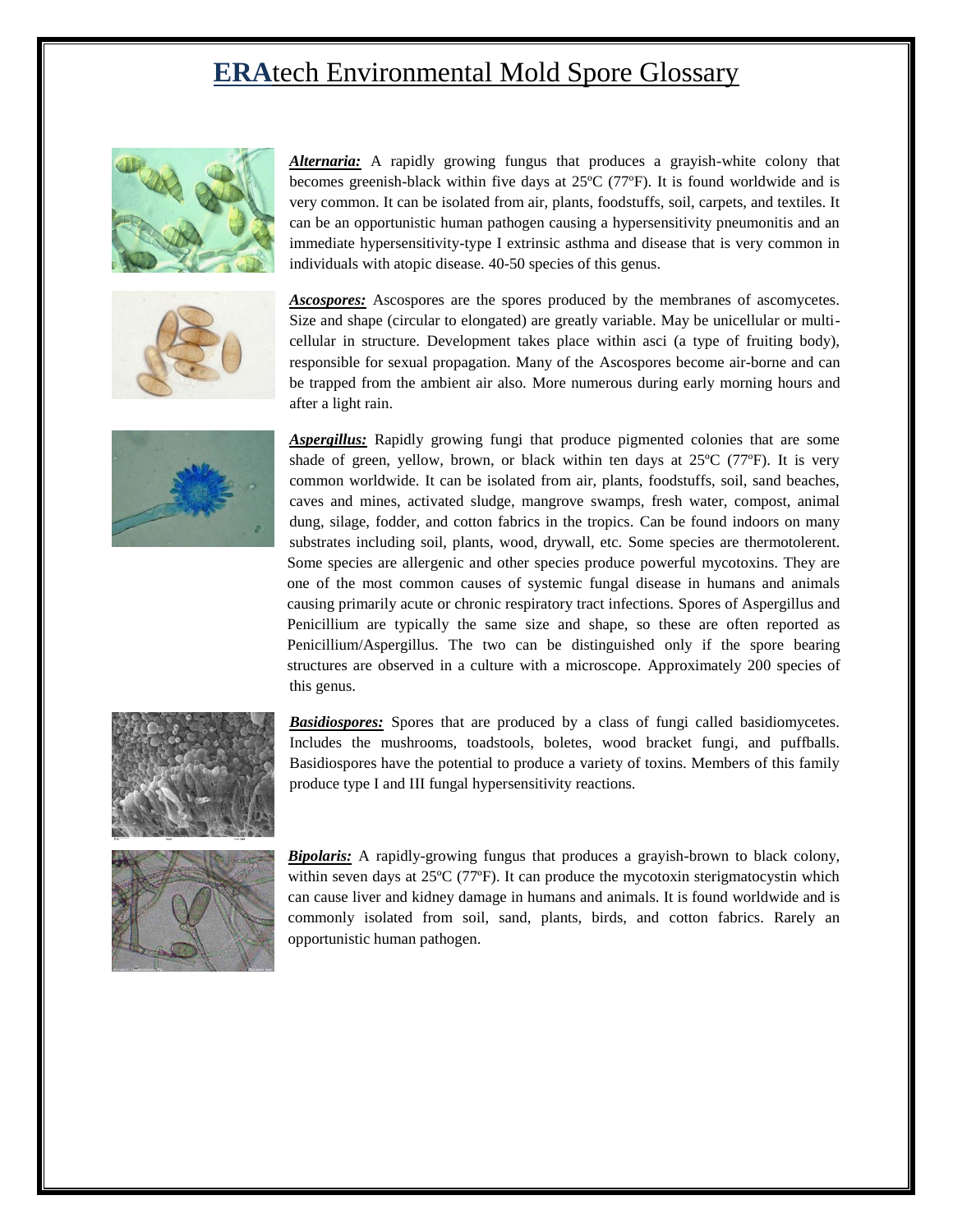



*Chaetomium:* A rapidly-growing fungus that produces a white to yellow to yellowishgreen colony, within ten days at 25ºC (77ºF). It may produce an earthy odor. It is found worldwide. It is an important cause of decay of cotton and other cellulose materials; cause of soft rot in wood and fruit rot; and is important in the decomposition of plant material in composts. It can be isolated from dung, straw, bird feathers, soil and plants. It may be associated with allergic disease. Approximately 81 species in this genus. When found indoors, indicates a long-term wet building materials.

*Cladosporium:* A slow-growing fungus that produces a velvety, dark greenish-brown to blackish colony with an olivaceous-black reverse at 25ºC (77ºF) in 5-10 days. Cladosporium can grow at temperatures as low as  $0^{\circ}C$  (32 $^{\circ}F$ ), so it can be found growing on refrigerated foods. Cladosporium species are found worldwide and are among the most common fungi found in the air, soil, foodstuffs, paint, textiles, bird feathers, and on plants. Rarely, it can be an opportunistic human pathogen causing chromoblastomycosis. It can cause a hypersensitivity pneumonitis and an immediate hypersensitivity – type I extrinsic asthma. Approximately 40 species in this genus, and can be found indoors on most materials.



*Curvularia:* A rapidly-growing fungus that produces a gray, brown, or black colony with a dark reverse, within five days at  $25^{\circ}C$  (77 $^{\circ}F$ ). The hyphae, conidiophores, and conidia are pigmented olivaceous-brown (dematiaceous). It is found worldwide and is very common. It can be isolated from the air, plants (especially grasses), sand dune soil, and soil. Rarely, it can be an opportunistic human pathogen causing allergic reactions, eye (corneal) infections, mycetoma, and infections in immunocompromised patients. Approximately 30 species in this genus.





*Epicoccum:* A moderately rapid-growing fungus that produces a yellowish-orange colony with a red reverse within seven days at 25ºC (77ºF). May produce a yellow, orange, red, or brown diffusible pigment. It is found worldwide and is very common. It is found in air, plants, grains, textiles, animals, foodstuffs, and paper products. It can cause allergic disease in humans. Approximately 70 species in this genus.

*Fusarium:* Colonies are usually fast growing, pale or bright-colored (depending on the species) with or without a cottony aerial mycelium. The color of the thallus varies from whitish to yellow, pink, red or purple shades. Most Fusarium species are soil fungi and have a worldwide distribution. Found indoors only at very wet locations. Some are plant pathogens, causing root and stem rot, vascular wilt or fruit rot. Several species have emerged as important opportunistic pathogens in humans causing hyalohyphomycosis (especially in burn victims and bone marrow transplant patients), mycotic keratitis and onychomycosis. Approximately 70 species in this genus.



*Myxomycetes:* Fungus-like organisms within the kingdom Protista, commonly known as true slime molds. They exhibit characteristics of both protozoans (one-celled microorganisms) and fungi. Distributed worldwide, they usually occur in decaying plant material. About 500 species have been described. Found growing indoors rarely, except in very wet locations with long-term moisture.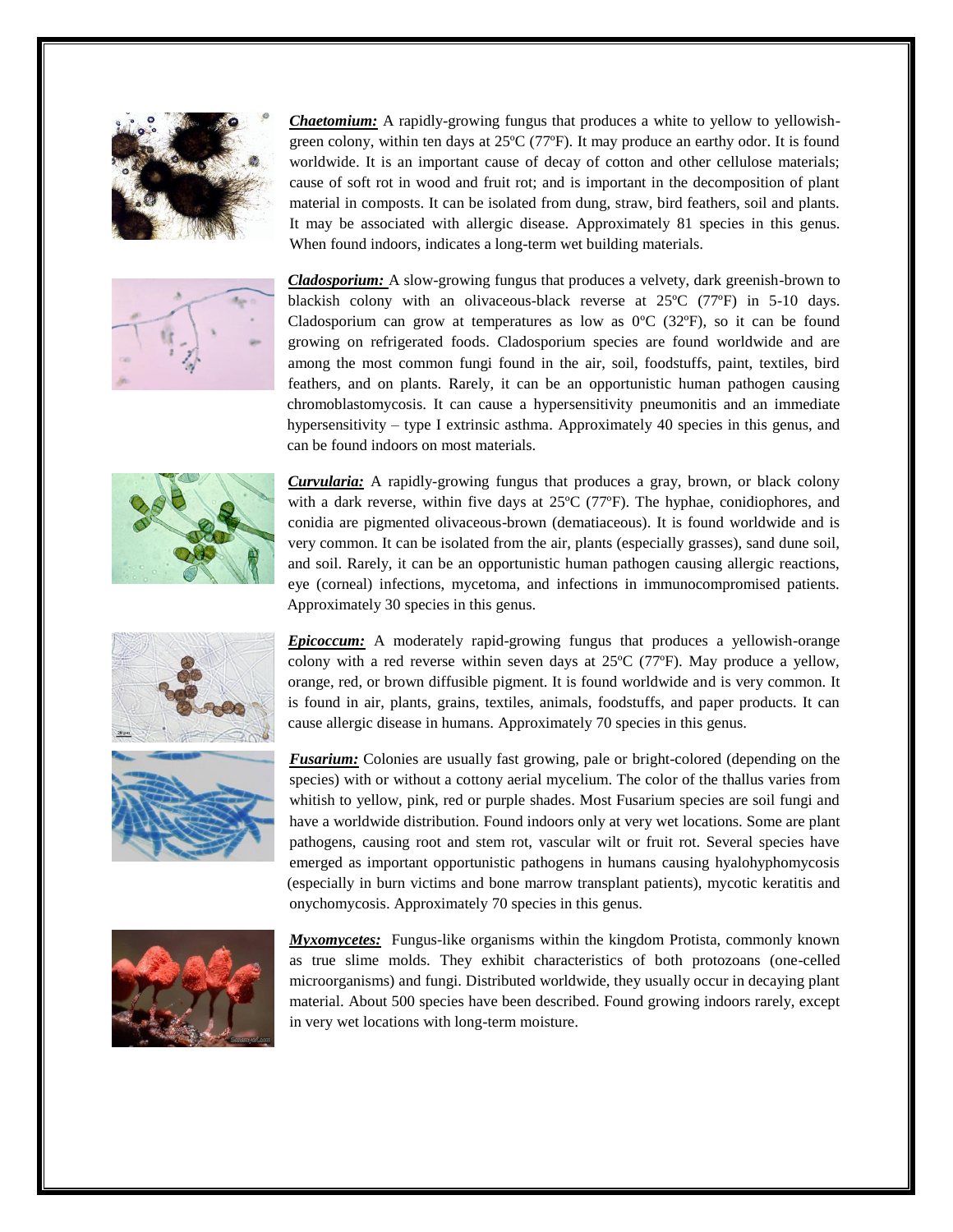

*Penicillium:* A slow to rapidly-growing fungus that produces green, blue-green, yellowgreen, gray-green, orange to red colony with an uncolored or yellow, orange, yellowishbrownish, deep red to reddish-purple reverse, within fourteen days at 25ºC (77ºF). It is a common fungus isolated worldwide and can be isolated from air, soil, plants, sand, sewage, swamps, caves, fresh and salt water, compost, cotton, cellulose, textiles, leather, wooden furniture, dust, wallpaper, wallpaper glue, wood, and behind paint. Some species produce a mycotoxin. Rarely an opportunistic human pathogen in corneal infections and systemic infections. Spores of Aspergillus and Penicillium are the same size and shape, so these are often reported as Penicillium/Aspergillus. The two can be distinguished only if the spore-bearing structures are observed in a culture with a microscope. Approximately 200 species in this genus.

*Periconia:* A widespread outdoor fungus commonly found on stalks of grasses, herbaceous stems, dead leaves or leaf spots. They are found on soil, blackened and dead plants, and are associated with other fungi. Approximately 100 species in this genus.



*Pithomyces:* A rapidly-growing fungus that produces a white, later dark gray colony within eight days at 25ºC (77ºF). It has worldwide distribution and has been isolated from air, soil, plants, decaying plants, decaying paper, and bird feathers. There have not been any reports of human infections. Approximately 30 species in this genus.



*Rusts:* Rusts are plant diseases caused by pathogenic fungi of the order Pucciniales. Rust fungi are highly specialized parasites with several unique features. A single species may produce up to five morphologically and cytologically distinct spore-producing structures. During late spring or early summer, yellow orange or brown, hairlike or ligulate structures called telia grow on the leaves or emerge from bark of woody hosts such as Juniperus species. These telia produce teliospores which will germinate into aerial basidiospores, spreading and causing further infection. Rusts are not found indoors except as a parasitic plant pathogen as it needs a living host for growth. Approximately 5,000 species in this genus.



**Stachybotrys:** (Sometimes referred to as "Toxic Black Mold".) A rapidly-growing fungus that produces a white colony that becomes black with age with a reverse that is white but becomes black. Growth occurs within five days when incubated at 25ºC (77ºF). It has worldwide distribution and is commonly isolated from soil, desert soil, saline soil, sewage sludge, compost, seawater, fresh water, decaying plant substrates, moldy hay and straw, vegetables and grasses, bird feathers, frescoes of a monastery, wall paper, gypsum board, and wood wall panels. It is capable of decomposing cellulose, chitin, and wool. It produces trichothecene mycotoxins in its mycelium that causes stachybotryotoxicosis in animals and humans. Animal stachybotryotoxicosis is caused by the ingestion of mycotoxin contaminated food. In man, stachybotryotoxicosis is caused by the inhalation of the mycotoxin which produces upper respiratory and/or neurologic symptoms, including dermatitis, coughing, rhinitis, irritated throat, fever, headache, feebleness and fatigue. Approximately 30 species in this genus.